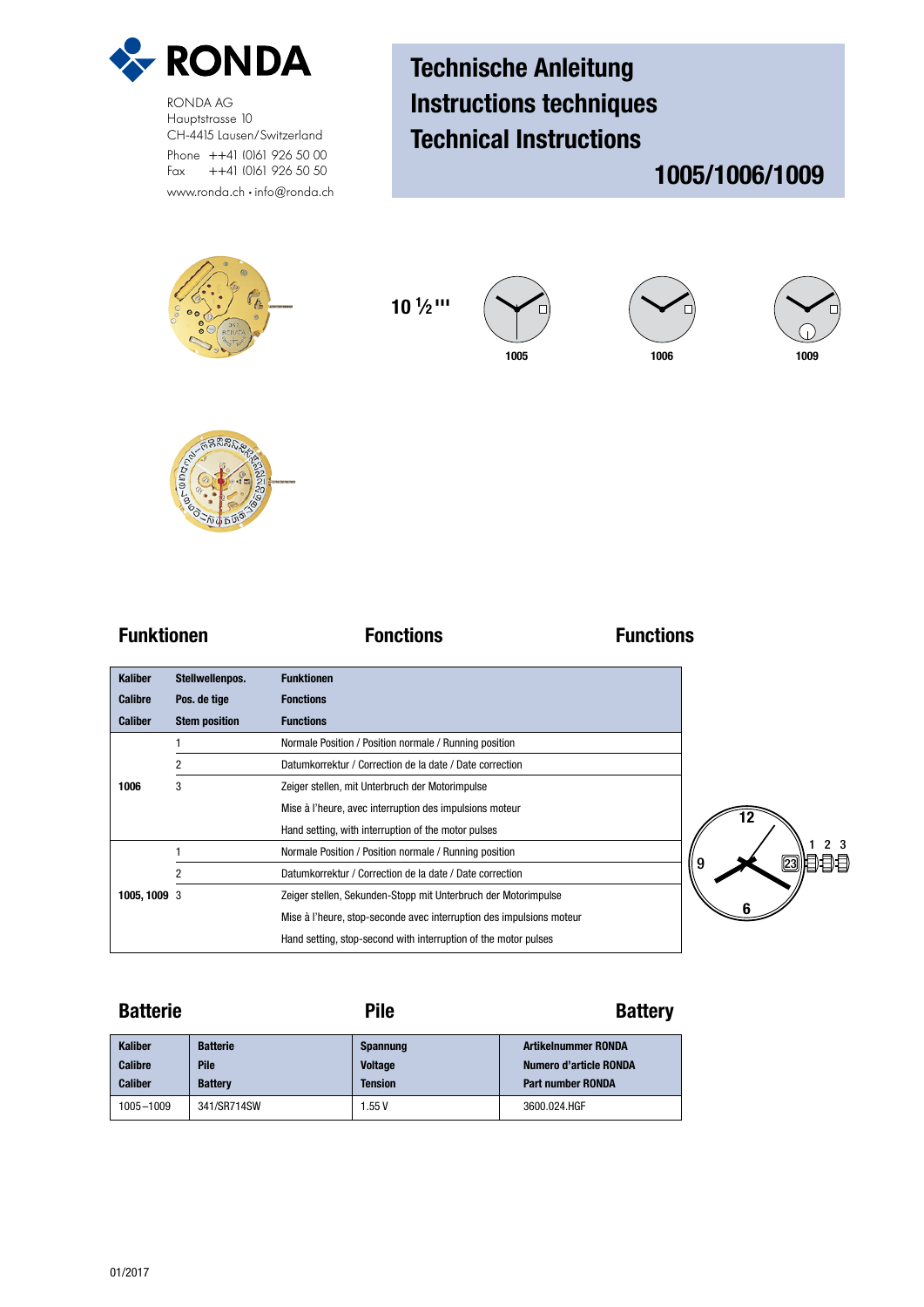$10^{1/2}$ <sup>111</sup> **10 1/2 ''' 1005, 1006**



**Cal. 1005 Werkseite / Côté mouvement / Movement side**



### Code: Beispiel G**J** / example G**J** / exemple G**J**

|    | 2. Buchstabe: A-J<br>Second letter: A-J<br>2 <sup>ième</sup> chiffre: A-J | 2. Buchstabe: ab K<br>Second letter: from K<br>$2ième chiffre: à partir de K$ | Cal.<br>Cal.<br>Cal. |
|----|---------------------------------------------------------------------------|-------------------------------------------------------------------------------|----------------------|
|    | 2000.605.G                                                                | 2000.689.G                                                                    | 1005/1006            |
| 2) | 2020.141.G.M01                                                            | 2020.183.G.M01                                                                | 1005/1006            |
| 3) | 3715.070.RK                                                               | 3715.115.RK                                                                   | 1005/1006            |

| Plan no.       | <b>Bestandteile</b> | <b>Founritures</b>   | <b>Spare Parts</b>        | ∼,<br>3) | LvLv.<br>3715.0 |
|----------------|---------------------|----------------------|---------------------------|----------|-----------------|
| 1)             | Werkplatte          | Platine              | Main plate                |          |                 |
| 2)             | Räderwerkbrücke     | Pont rouage          | Train w. bridge           |          | Cal. 1005       |
| 2130.126.G.MO4 | Modul-Abdeckp.      | Couvre module        | Module cover pl.          |          |                 |
| 2130.132       | Deckplatte          | Couvre mec.          | Setting lever cov.        | Plan no. |                 |
| 3000.169       | Stellwelle          | Tige                 | Stem                      | 1)       |                 |
| 3001.064.CO    | Kupplungstrieb      | Pignon coulant       | Sliding pinion            |          | 3004.144.CO     |
| 3004.146.CO    | Sekundenzw.rad      | Renvoi seconde       | Second driv. wh.          |          | 3004.145        |
| 3015.091       | Wippe               | Bascule              | Yoke                      |          | 3004.166        |
| 3017.047       | Winkelhebel         | Tirette              | Setting lever             |          | 3007.047.CO     |
| 3122.052.CO    | Kleinbodenrad       | Roue moyenne         | Third wheel               |          | 3301.211        |
| 3136.115.CO    | Sekundenrad         | Roue secondes        | Second-wheel              |          | 3305.234.CO     |
| 3147.037.CO    | Zwischenrad         | Roue interméd.       | Intermed, wheel           |          | 3315.015        |
| 3600.024.HGF   | <b>Batterie</b>     | Pile                 | Battery                   |          | 3500.066        |
| 3601.095       | Batterie-Kontakt    | <b>Bride contact</b> | <b>Battery contact</b>    |          | 3504.206.AA     |
| 3603.053       | Batterie-Isolation  | Isolateur pile       | <b>Battery insulation</b> |          | 3505.054        |
| 3603.063       | Kontakt Isolation   | Isolateur bride      | Batt, contact ins.        |          | 3903.047        |
| 3612.202       | Modul m. Spule      | Module av. bobine    | Module w. coil            |          | 3905.052        |
| 3622.035       | Stator              | Stator               | Stator                    |          | 4000.300        |
| 3)             | Rotor               | Rotor                | Rotor                     |          | 4000.304        |
| 4000.120       | Schraube            | Vis                  | Screw                     |          |                 |
| 4000.282       | Schraube            | Vis                  | Screw                     |          |                 |
| 4000.295       | Schraube            | Vis                  | Screw                     |          | <b>Abweichu</b> |
| 4000.301       | Schraube            | Vis                  | <b>Screw</b>              |          |                 |

### **Abweichungen / Divergences / Deviations**

| <b>Cal. 1006</b>              | Werkseite / Côté mouvement / Movement side |                                |                                  |
|-------------------------------|--------------------------------------------|--------------------------------|----------------------------------|
| Plan No.                      | Bestandteile                               | <b>Fournitures</b>             | <b>Spare Parts</b>               |
| 1)                            | Werkplatte                                 | Platine                        | Main plate                       |
| 2130.126.G.M01<br>3136.117.CO | Modul-Abdeckp.<br>Sekundenrad              | Couvre module<br>Roue secondes | Module cover pl.<br>Second wheel |

| <b>Cal. 1005</b> | Zifferblattseite / Côté cadran / Dial side |                        |                  |  |  |
|------------------|--------------------------------------------|------------------------|------------------|--|--|
| Plan no.         | <b>Bestandteile</b>                        | <b>Founritures</b>     | Spare Parts      |  |  |
| 1)               | Werkplatte                                 | Platine                | Main plate       |  |  |
| 3004.144.CO      | <b>7w rad Kalender</b>                     | Roue interm, cal.      | Cal. interm. wh. |  |  |
| 3004.145         | Datummitn.-rad                             | Renvoi entrain.        | Ind. driving wh. |  |  |
| 3004.166         | Datumfinger                                | Doigt entraineuse      | Date finger      |  |  |
| 3007.047.CO      | Wechselrad                                 | Minuterie              | Minute wheel     |  |  |
| 3301.211         | Stundenrad                                 | Canon                  | Hour wheel       |  |  |
| 3305.234.CO      | Minutenrohr                                | Chaussée               | Cannon pinion    |  |  |
| 3315.015         | Spreizfeder                                | Clinguant              | Washer           |  |  |
| 3500.066         | Datumraste                                 | Cliquet calendrier     | Date jumper      |  |  |
| 3504.206.AA.1.A  | Datumanzeiger                              | Baque                  | Date indicator   |  |  |
| 3505.054         | Kal.-Abdeckplatte                          | Couvercle calend.      | Date ind. quard  |  |  |
| 3903.047         | Zentrumlagerrohr                           | Tube chaussée          | Center tube      |  |  |
| 3905.052         | <b>Feder Datumraste</b>                    | <b>Ressort cliquet</b> | Date jumper spr. |  |  |
| 4000.300         | Schraube                                   | Vis                    | Screw            |  |  |
| 4000.304         | Schraube                                   | Vis                    | Screw            |  |  |

### **Abweichungen / Divergences / Deviations**

| <b>Cal. 1006</b> | Zifferblattseite / Côté cadran / Dial side |                    |               |  |
|------------------|--------------------------------------------|--------------------|---------------|--|
| Plan No.         | Bestandteile                               | <b>Fournitures</b> | Spare Parts   |  |
| 1)               | Werkplatte                                 | Platine            | Main plate    |  |
| 3301.327         | Stundenrad                                 | Canon              | Hour wheel    |  |
| 3305.366.CO      | Minutenrohr                                | Chaussée           | Cannon pinion |  |
| 3903.056         | Zentrumlagerrohr                           | Tube chaussée      | Center tube   |  |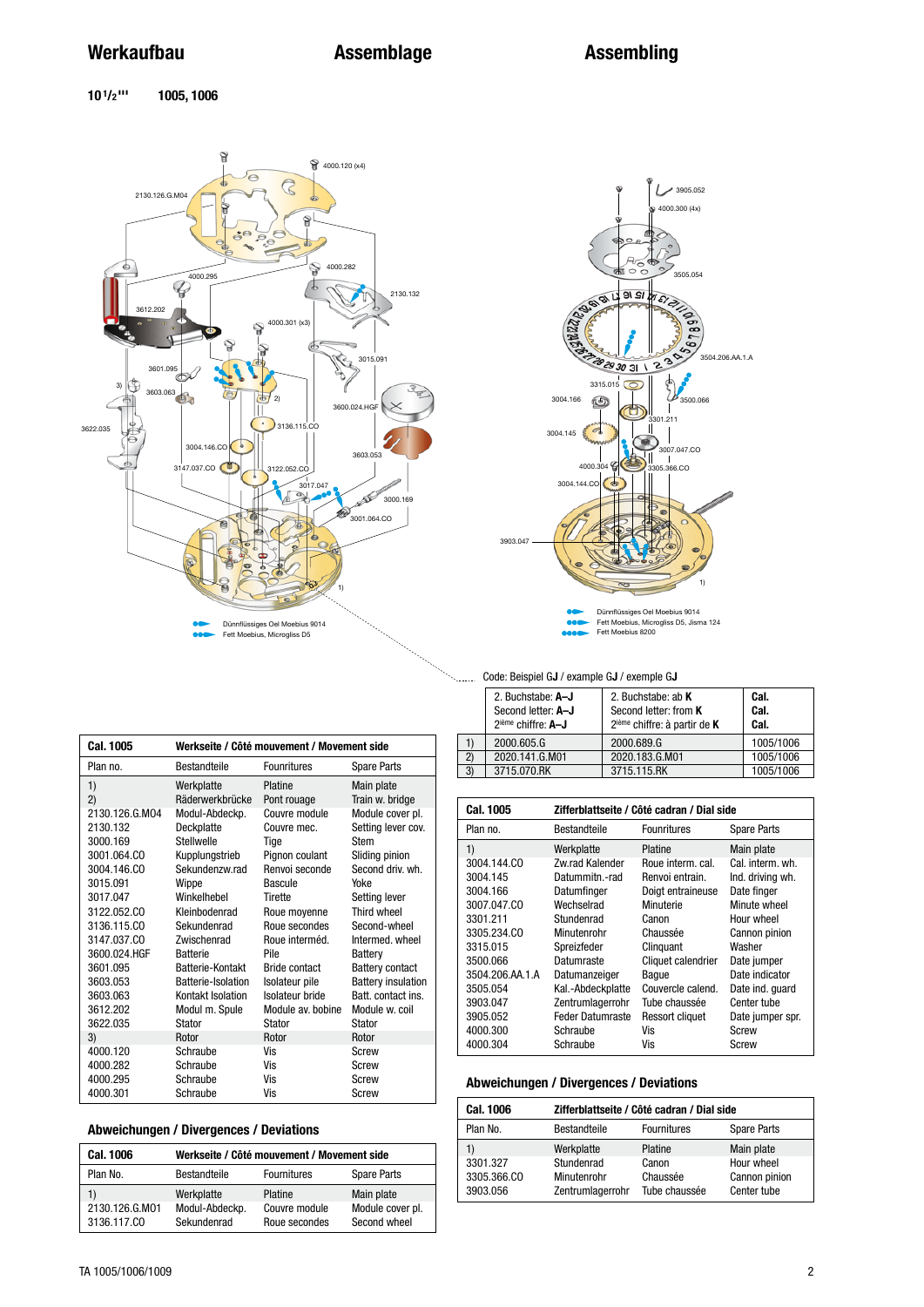**10 1/2 ''' 1009**





Dünnflüssiges Oel Moebius 9014 Fett Moebius, Microgliss D5, Jisma 124 Fett Moebius 8200

| <b>Cal. 1009</b> |                     | Werkseite / Côté mouvement / Movement side |                           |
|------------------|---------------------|--------------------------------------------|---------------------------|
| Plan no.         | <b>Bestandteile</b> | <b>Founritures</b>                         | <b>Spare Parts</b>        |
| 4)               | Werkplatte          | Platine                                    | Main plate                |
| 5)               | Räderwerkbrücke     | Pont rouage                                | Train w. bridge           |
| 2130.126.G.MO4   | Modul-Abdeckp.      | Couvre module                              | Module cover pl.          |
| 2130.132         | Deckplatte          | Couvre mec.                                | Setting lever cov.        |
| 3000.169         | Stellwelle          | Tige                                       | Stem                      |
| 3001.064.CO      | Kupplungstrieb      | Pignon coulant                             | Sliding pinion            |
| 3004.146.CO      | Sekundenzw.rad      | Renvoi seconde                             | Second driv. wh.          |
| 3015.091         | Wippe               | Bascule                                    | Yoke                      |
| 3017.047         | Winkelhebel         | Tirette                                    | Setting lever             |
| 3122.052.CO      | Kleinbodenrad       | Roue moyenne                               | Third wheel               |
| 3136.116.CO      | Kl. Sek. Radwelle   | Roue axe pet. sec.                         | Sm. sec. w. pivot         |
| 3136.117.CO      | Sek.-rad kurz       | Roue sec. courte                           | Sec. wheel short          |
| 3147.037.CO      | Zwischenrad         | Roue interméd.                             | Intermed, wheel           |
| 3600.024.HGF     | <b>Batterie</b>     | Pile                                       | Battery                   |
| 3601.095         | Batterie-Kontakt    | <b>Bride contact</b>                       | <b>Battery contact</b>    |
| 3603.053         | Batterie-Isolation  | Isolateur pile                             | <b>Battery insulation</b> |
| 3603.063         | Kontakt Isolation   | Isolateur bride                            | Batt, contact ins.        |
| 3612.202         | Modul m. Spule      | Module av. bobine                          | Module w. coil            |
| 3622.035         | Stator              | Stator                                     | Stator                    |
| 6)               | Rotor               | Rotor                                      | Rotor                     |
| 4000.120         | Schraube            | Vis                                        | Screw                     |
| 4000.282         | Schraube            | Vis                                        | Screw                     |
| 4000.295         | Schraube            | Vis                                        | Screw                     |
| 4000.301         | Schraube            | Vis                                        | <b>Screw</b>              |
|                  |                     |                                            |                           |

Code: Beispiel G**J** / example G**J** / exemple G**J**

|                | 2. Buchstabe: A-J<br>Second letter: A-J<br>2 <sup>ième</sup> chiffre: A-J | 2. Buchstabe: ab $K$<br>Second letter: from K<br>$2ième chiffre: à partir de K$ | Cal.<br>Cal.<br>Cal. |
|----------------|---------------------------------------------------------------------------|---------------------------------------------------------------------------------|----------------------|
| $\overline{4}$ | 2000.609.G                                                                | 2000.689.G                                                                      | 1009                 |
| 5)             | 2020.142.G.M01                                                            | 2020.184.G.M01                                                                  | 1009                 |
| 6)             | 3715.070.RK                                                               | 3715.115.RK                                                                     | 1009                 |

| Cal. 1009       | Zifferblattseite / Côté cadran / Dial side |                        |                    |  |
|-----------------|--------------------------------------------|------------------------|--------------------|--|
| Plan no.        | Bestandteile                               | <b>Founritures</b>     | <b>Spare Parts</b> |  |
| 4)              | Werkplatte                                 | Platine                | Main plate         |  |
| 3004.144.CO     | Zw.rad Kalender                            | Roue interm, cal.      | Cal. interm. wh.   |  |
| 3004.145        | Datummitn.-rad                             | Renvoi entrain.        | Ind. driving wh.   |  |
| 3004.166        | Datumfinger                                | Doigt entraineuse      | Date finger        |  |
| 3007.047.CO     | Wechselrad                                 | Minuterie              | Minute wheel       |  |
| 3301.327        | Stundenrad                                 | Canon                  | Hour wheel         |  |
| 3305.366.CO     | Minutenrohr                                | Chaussée               | Cannon pinion      |  |
| 3315.015        | Spreizfeder                                | Clinguant              | Washer             |  |
| 3500.066        | Datumraste                                 | Cliquet calendrier     | Date jumper        |  |
| 3504.206.AA.1.A | Datumanzeiger                              | Baque                  | Date indicator     |  |
| 3505.054        | Kal.-Abdeckplatte                          | Couvercle calend.      | Date ind. quard    |  |
| 3903.056        | Zentrumlagerrohr                           | Tube chaussée          | Center tube        |  |
| 3905.052        | <b>Feder Datumraste</b>                    | <b>Ressort cliquet</b> | Date jumper spr.   |  |
| 4000.300        | Schraube                                   | Vis                    | Screw              |  |
| 4000.304        | Schraube                                   | Vis                    | Screw              |  |